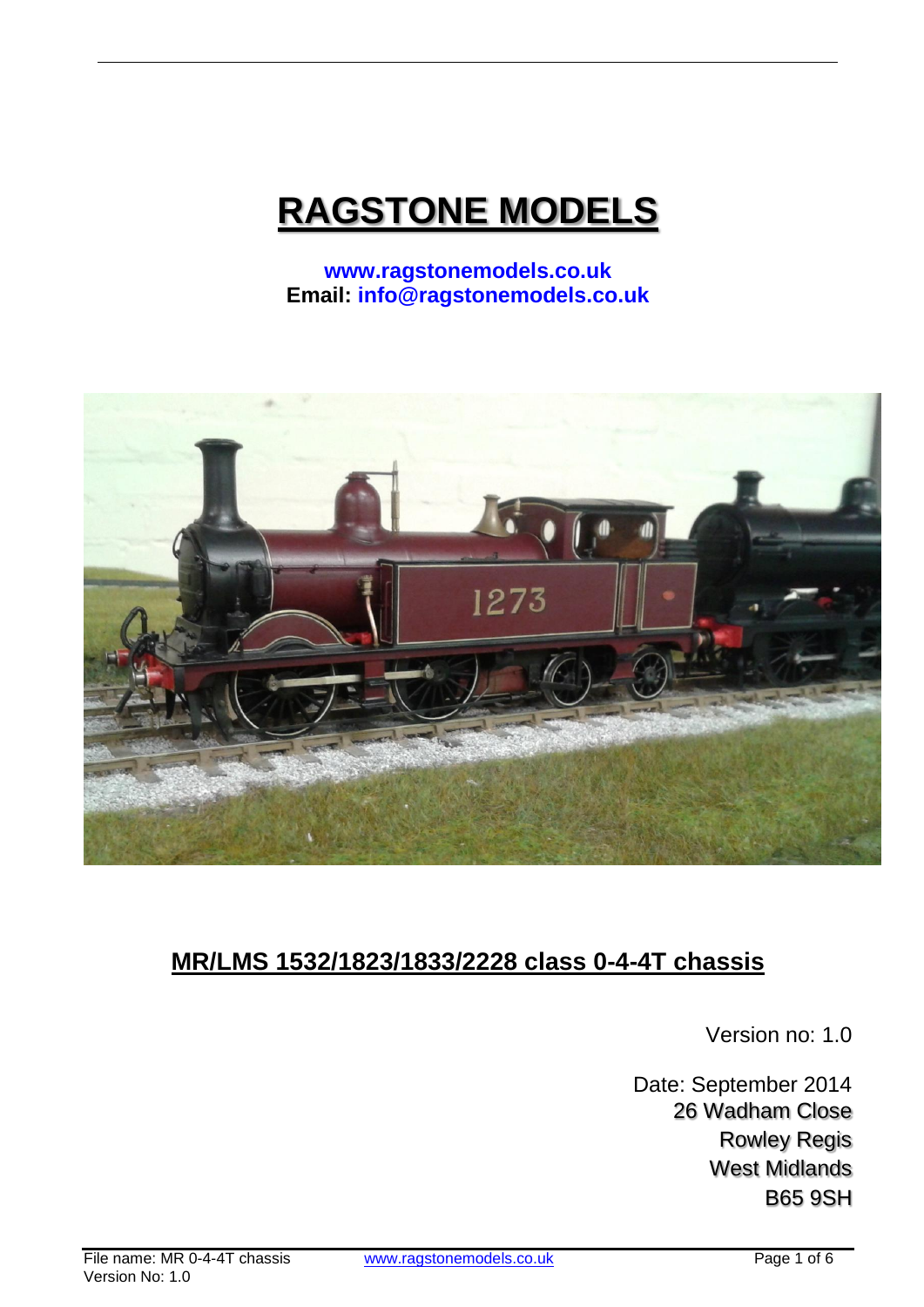#### About this Kit

This kit covers the various Midland 0-4-4t locomotives built after 1880, with 5'3" driving wheels and 5ft 6in wheelbase bogie i.e. the 1532, 1823, 1833 and 2228 classes. It has been designed so that it can be used with various manufacturers' loco bodies, either to model a different prototype, to upgrade or convert them to S7 (when using the S7 version of the kit).

Basic inside motion parts are provided to fill the gap at the front of the frames, it is possible to add further parts to make fully working motion if you fancy the challenge.

There are a few extra castings required to complete (which if you are using the Slater's kit as a donor locomotive, are included in that). These are:

- Driving wheel springs
- Brake cylinder
- Reverser shaft bearings

If building the S7 version make sure you use the appropriate parts from the supplement sheet, these are indicated in the parts list by an \*

It is helpful to have a copy of "Midland Engines No.1" (Wild Swan 1999, ISBN 1 874103 50 X) available for reference when building this kit.

#### **General**

Carefully cut parts from the fret when required to avoid losing any of the very small parts (some spares are included so don't panic if there are parts left over). Once released from the fret carefully clean up the tags and cusp with a fine file, this will improve the appearance (and more importantly) the fit of the parts.

#### Assembly diagram



#### Mainframes

- 1. Remove frames (1) from fret, check fit with your body kit as 1262 & 1532 classes are slightly shorter than later locos so the frames will need approx. 1mm removed from each end. Half etch guide marks on the frames indicate this.
- 2. Form rivets and fit guard irons (2&3) to half etch rebates. These will need to be formed to shape, either now or later once the wheels are fitted.
- 3. Form rivets and fit brake shaft overlays (4) to the outside of the frames, note that the very fine curve faces to the rear to match the curve of the bogie wheel cut out.
- 4. Add lower fire box sides (16&17) using ½ etch line as a guide and ensure they do not obstruct location for spacer (11).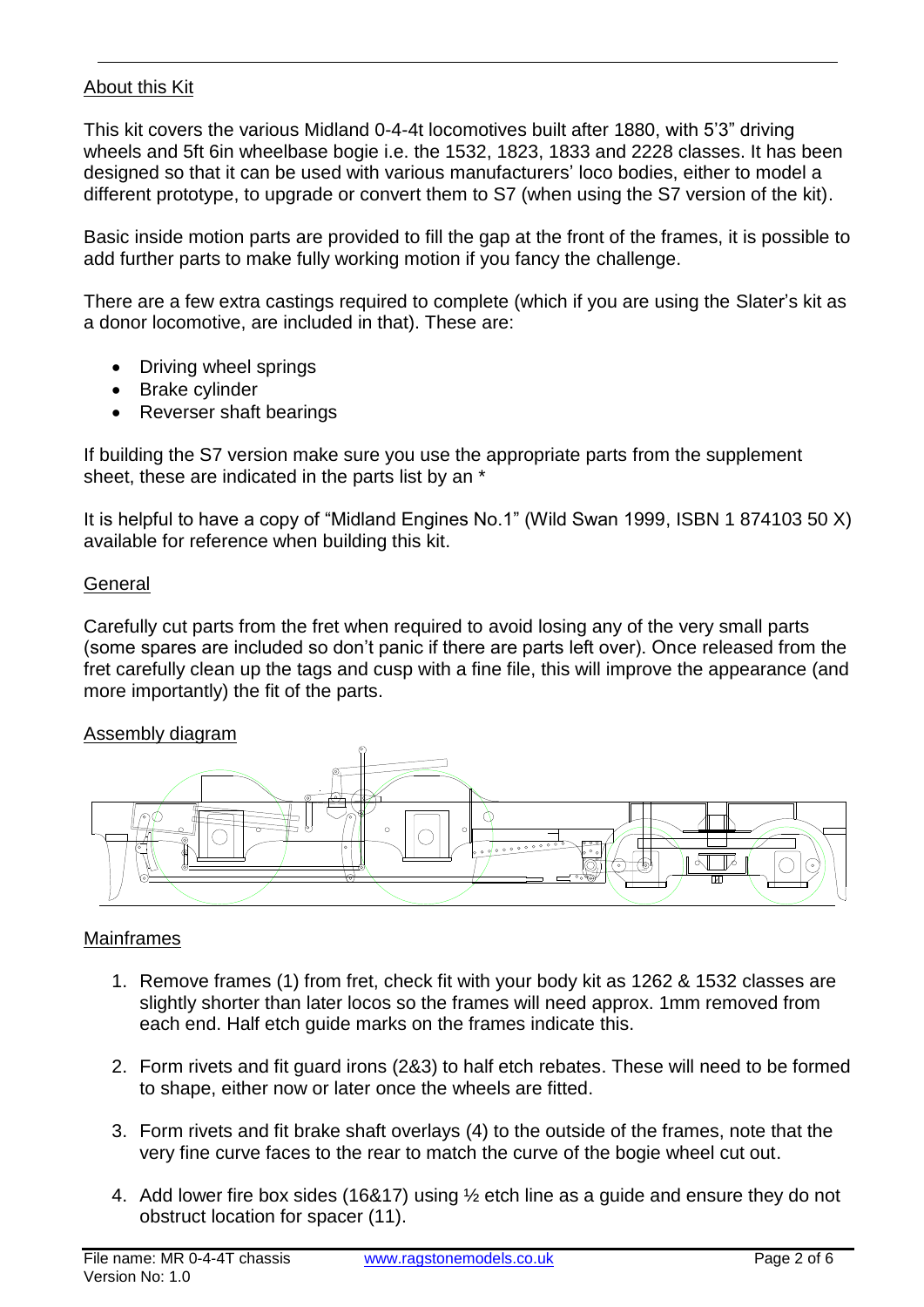- 5. Fit 4 bearings to the frames, flange outward. Sprung hornblocks can be fitted if required to one (rear) or both axles. The hornguide cut-outs are 10.5mm wide, which suits most makes, but if using 12mm wide ones, file to the ½ etch lines.
- 6. Laminate slide bars (50) in pairs and clean up edges. Form rear fold on cylinder block (5) (check angle against ½ etch line on frames), form rivets on rear overlay (6) and fit to cylinder block with slidebars in place to ensure alignment. Fold front, again using ½ etch line on frames to check, form rivets on front overlay (7) and add to front of cylinder block.
- 7. Form curves on cylinder block base (8) and add to bottom of block. Check fit of completed block in locating ½ etch on frames.
- 8. Curve and fix flanges (10) to motion plate (9).
- 9. Fold motor securing plate on rear of firebox spacer (11), this points to the back once assembled, it can be removed if you do not need/wish to use it.
- 10.Form folds on forward bogie spacer (12) and rearward bogie spacer (13).
- 11.Rear plate (14) fits between the frames once assembled, tight to spacer 13, with the locating hole orientated to suit the body being fitted (if not using the hole in 13 to secure the body).
- 12.Bogie mount plate (15) fits to the bottom of the frames in the slot provided, with the ½ etch location lines (for spacers 12&13) pointing upwards. Add an 8ba bolt (or nut, depending on preference to the top surface before assembly).
- 13.Assemble frames using cylinder block and prepared spacers 11, 12 & 13. The motion plate 9, bogie mount plate 15 and rear plate 14 can be added once you are happy that the assembly is square.
- 14.Fit firebox front (18) and rear (19) in place between firebox sides.

#### Ashpan

15.Ashpan former 20 should be trimmed to the half etch lines if building a 32mm gauge chassis (leave as is for S7), but this is best done after ashpan proper is fitted as it is stronger then. Form rivets in securing brackets, then fold ends and securing brackets (see drawing for angles). Form rivets and curves on ashpan (21) so that it is a snug fit on the former. Fit completed assembly between firebox lower sides.

#### Motion

- 16.Laminate 2x reverser shaft balance weight (22) and add an overlay (23) to each side. Fit a short length of 1.0mm wire through the hole and trim this so that it protrudes approx. 0.5mm each side. Fit these to a 30mm length of 1.5mm rod, 8.5mm apart, with slightly more protruding on the reverser side. Locating blocks are included on the top of the frames, but proper bearing castings (not included) can be used, using the location marks and the blocks removed.
- 17.Lift links (24) fit between the arms of the balance weights with 1.0mm wire, hanging downwards.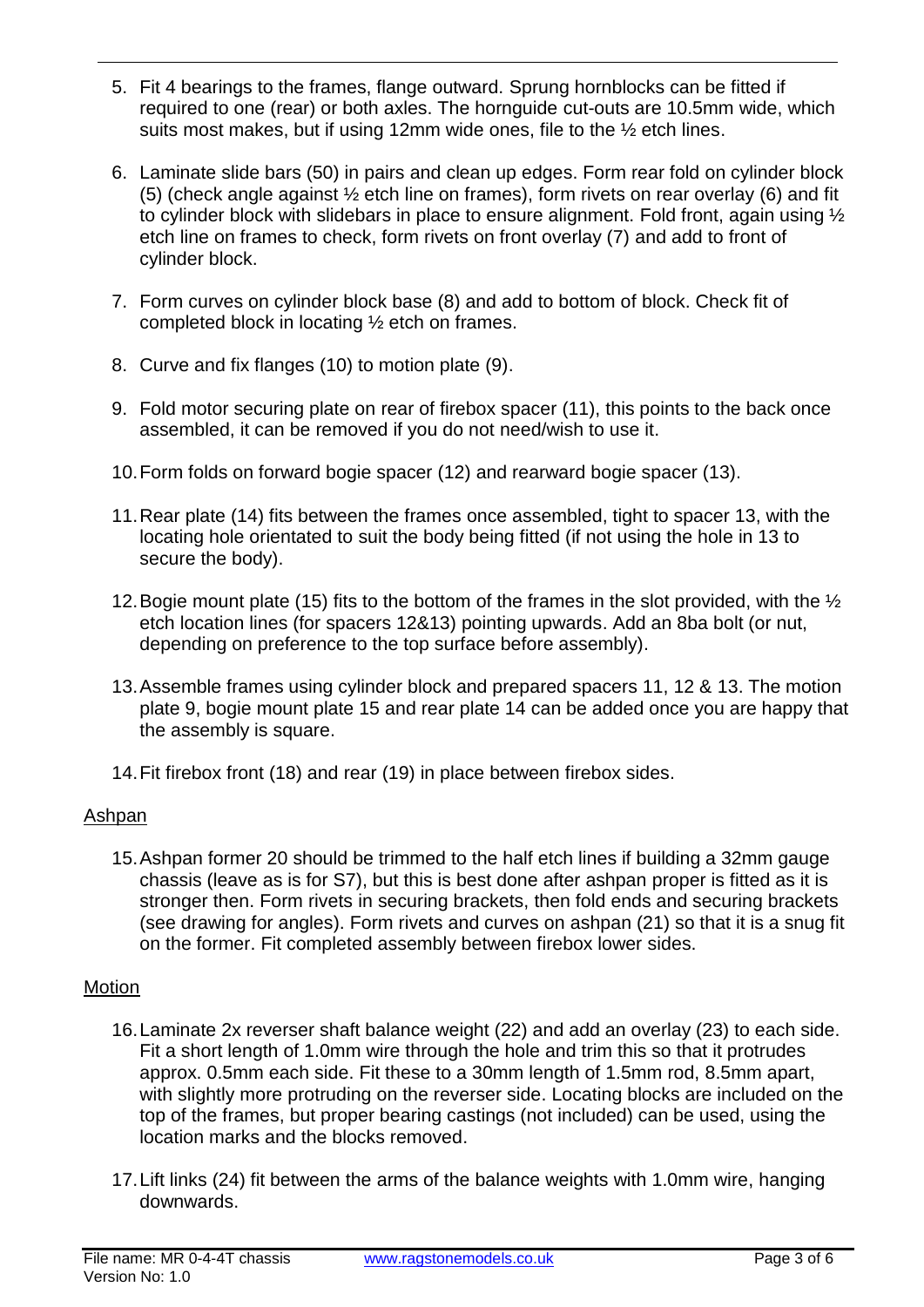18.Laminate reverser crank (26) and form a yoke on the end of reverser rod (25) before laminating and fitting to crank with 1.0mm wire. This assembly locates on the end of the reverser shaft.

#### **Details**

19.Form rivets on bogie gusset plate (27) and fit to frames so that the slots align with the slots in the bogie bearing plate 15. Add angles (28) to these slots. Fit a 4mm length of 4mm tube to the bottom surface, using the alignment marks for positioning.

#### **Brakegear**

- 20.Laminate brake block (30 or 30a) to front face of brake hangars (29) then add a short length of 1.0mm wire through the hole. Trim flush on the rear and with 0.5mm protruding on the front. Fit 2x 38mm lengths of 0.9mm wire in the holes provided in the frames for brake hangar pivots. These should protrude equally each side. With the wheels temporarily in place to check clearances, fit brake hangar assemblies to the pivots and fit 41mm lengths of 0.9mm wire through the bottom holes of each pair.
- 21.In the S7 kit plain hangars (62) are also supplied which can be used with plastic brake blocks available from Slater's. These are available as a spare part from us, ref. 74306.
- 22.Fit brake shaft (from 1.2mm wire, 45mm long) through the brake shaft bearings, this should extend approx. 10mm on the handbrake side and 6mm on the brake cylinder side.
- 23.Laminate 2x brake crank (31), with the half etch facing each other. Be careful not to fill this slot as the pull rods locate in this later. A second one is required if building a handbrake only engine, otherwise laminate crank (32 or 33) depending on the orientation of brake cylinder on the engine being modelled. Note the 'T' mark on the frame which gives the centre lines of the brake cylinder. The appropriate cranks locate on the brake shaft 39mm apart (approx. 5.5mm from the frames).
- 24.Fit handbrake pull rods (35) to each side of hand brake crank (34). The pull rods locate in the slots on the bracket from spacer 12, with the crank attached to the end of the brake shaft.
- 25.Fitting pull rods (36) should be left until after completion of the chassis (you can't get the wheels out with them fitted!), but can be used to help align and fit pull rod ends (37) with adjuster casting to the brake cranks now.

#### **Sandboxes**

- 26.If appropriate for your loco (1823/33 & 2228 classes), fold up front sandboxes (38) and fit to frames with the straight edge facing back, top level with the top of the frames, 23.5mm forward of the rear driving axle centre line. For earlier locos (1262 & 1532 classes) an alternative front sandbox for fitting behind the front buffer beam is included in the S7 kit or available from us as a spare part, ref. 74305 if you have the standard kit.
- 27.Fold up rear sandboxes (39), add inspection overlay (40) to sloping face and fit to frames with flat face facing forward 21mm to rear of the driving axle centre line (note this may need to be increased slightly to avoid shorting on over scale wheel flanges).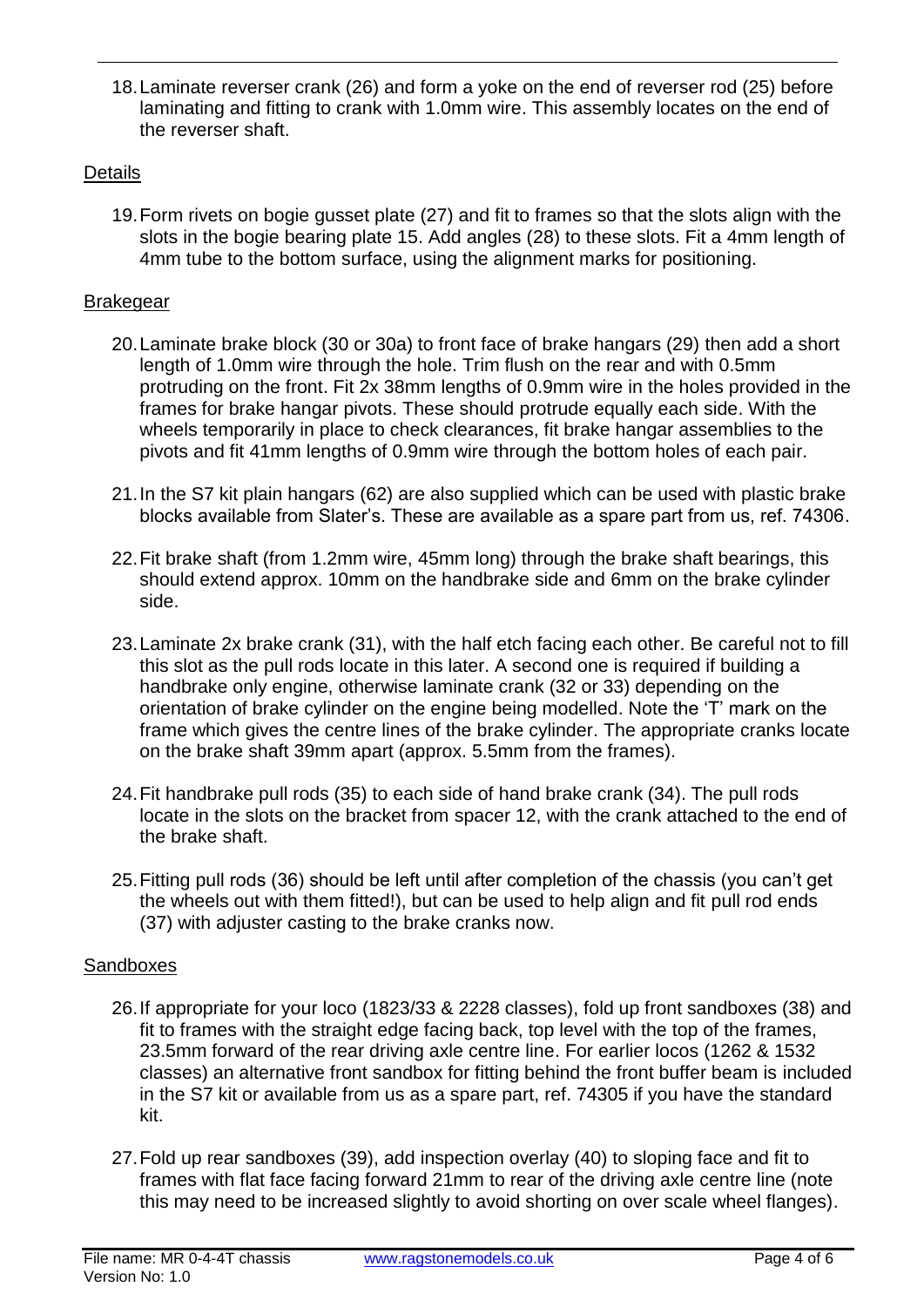28.Fit sand pipes from wire using photos as a guide to the shape

#### Drain valves

- 29.Drain valves rodding 41-45 can be fitted now or left until the loco has been track tested. Use 0.7mm wire to assemble this. Check the holes in the castings and drill if required, before fitting to the holes in the cylinder base, small curved outlet pipe pointing forwards.
- 30.Fit 0.7mm wire between the single (valve chest) drain valve and the hole in the RHS frame with link (43) closest to the frames and 1x link (44) loose on it.
- 31.Fit wire between each pair of drain valves, each with a link (44) on them. These links are fixed against the valves on the same side as the wire in the previous step and point downwards/rearwards. All three links 44 are joined by link (45).
- 32.Link 43 is fixed in line with link 44 but about 1mm in from the frames. Link 42 joins this link with rocker lever (41) fixed to a wire pivot just to the rear of the reverser shaft. This may need to be cranked at the top to clear the boiler, but as it's behind the tank it may be simpler to cut it off level with the top of the frames.

#### Coupling rods and balance weights

- 33.Laminate 2x coupling rod overlays (47) to coupling rod (46) and repeat with remaining parts. Add 2 x coupling rod boss overlay (48) to each rod and clean up coupling rod assemblies and drill to suit the crankpins being used.
- 34.Balance weights (49) should be fitted to wheels by referring to photos for exact position, generally the smallest are exactly 180 deg. opposite the crank on the leading wheels, the larger (2 different types) are offset slightly by 2/3 spokes under the crank.

#### Bogie

- 35.Fit spacer bar flanges (52) to the inside (numbered side of fret) of the bogie frames (51) and drill 1.2mm. Fold ends and add keep plates (54) to the half etch recesses on the outside and equalising beams (55) to the inside, aligned to the location marks above the bearing holes. Fit 4 turned bearings to these holes. If you want a bit of flexibility in the bogie, these holes can be elongated using the ½ etch guides.
- 36.Fold up bogie spacer (53) and assemble to side frames. Check assembly is square and add bar spacers from 1.2mm rod. Bogie centre pivot (56) can be fixed in place and side control provided by wire soldered in one pair of holes in part 53, or a more complex arrangement used, with the block sliding on two lengths of rod located in the ½ etch on the side frame, with springs between it and the bogie side. In this situation a washer (60) will need to be soldered to 56 using the location marks on it. Further washers (59 & 60) are provided to use as required.
- 37.Form rivets and fold bogie angle gussets (57) and add 2x gusset angle (58) before fitting over the outline marked on the bogie side fames.

#### Other items & finishing

38.Fit any additional parts not included in this kit, as mentioned in the introduction.